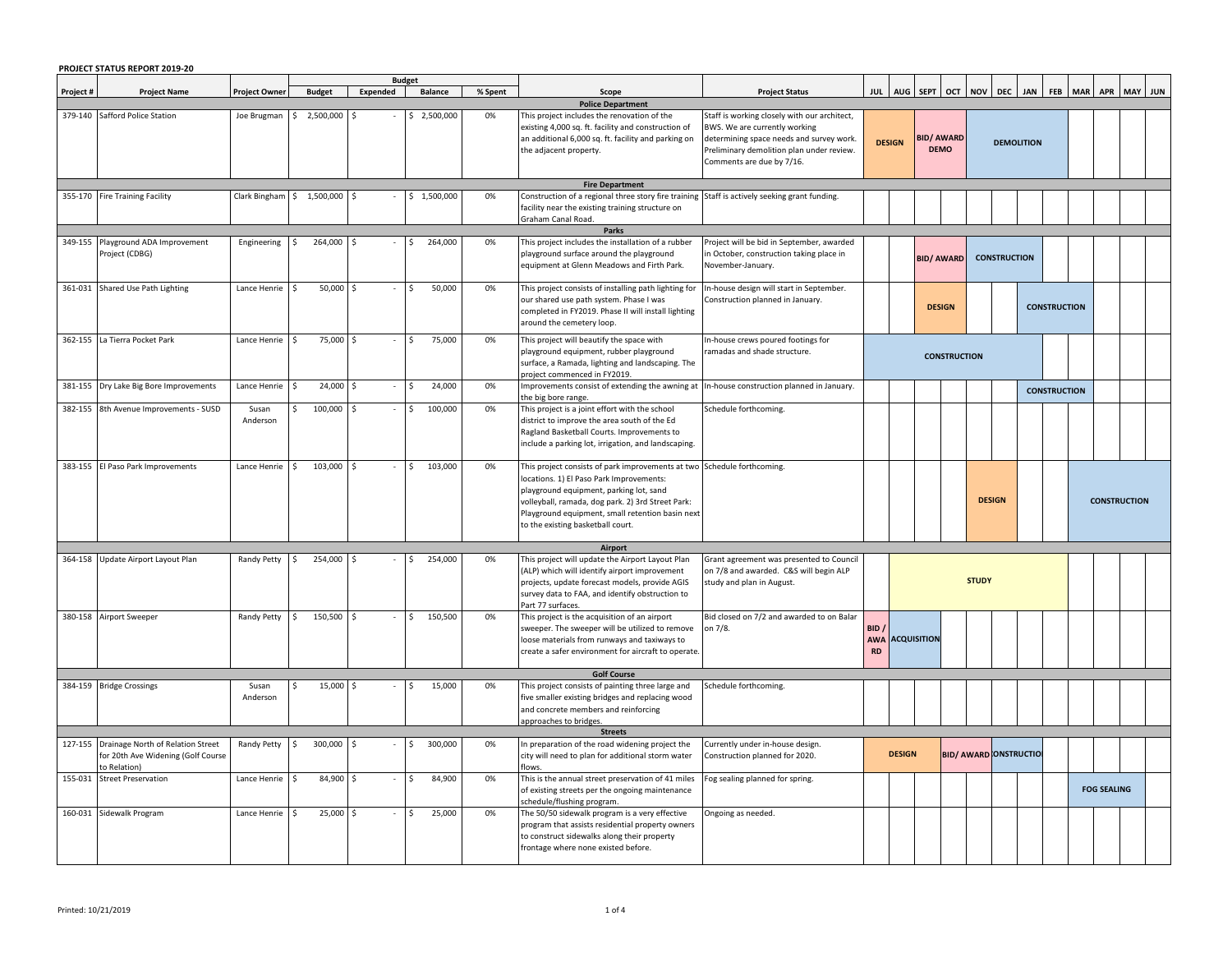|           |                                                                                |                      |                               |                     | <b>Budget</b> |                |         |                                                                                                                                                                                                                                                                                                                                                                                                                                                                                                                                          |                                                                                                                                                                                                                                                                                                                                                                                                                                                                                         |                             |                                          |               |               |                   |                                              |                       |  |                     |  |  |  |  |
|-----------|--------------------------------------------------------------------------------|----------------------|-------------------------------|---------------------|---------------|----------------|---------|------------------------------------------------------------------------------------------------------------------------------------------------------------------------------------------------------------------------------------------------------------------------------------------------------------------------------------------------------------------------------------------------------------------------------------------------------------------------------------------------------------------------------------------|-----------------------------------------------------------------------------------------------------------------------------------------------------------------------------------------------------------------------------------------------------------------------------------------------------------------------------------------------------------------------------------------------------------------------------------------------------------------------------------------|-----------------------------|------------------------------------------|---------------|---------------|-------------------|----------------------------------------------|-----------------------|--|---------------------|--|--|--|--|
| Project # | <b>Project Name</b>                                                            | <b>Project Owner</b> | <b>Budget</b>                 | Expended            |               | <b>Balance</b> | % Spent | Scope                                                                                                                                                                                                                                                                                                                                                                                                                                                                                                                                    | <b>Project Status</b>                                                                                                                                                                                                                                                                                                                                                                                                                                                                   |                             | JUL AUG SEPT                             |               |               |                   | OCT NOV DEC JAN FEB MAR APR MAY JUN          |                       |  |                     |  |  |  |  |
| 270-031   | Drainage Improvements                                                          | Lance Henrie         | 195,000                       |                     |               | 195,000        | 0%      | Annual funding to address citywide drainage<br>improvements or repairs to existing drainage<br>infrastructure. Planned improvements for 2020:<br>1) Cover open drainage 2nd Ave from Relation to<br>16th St, staff is currently exploring this option to<br>ensure that this is a feasible solution; 2) Storm<br>drain replacement on 10th Ave from Relation St<br>to Rose Ln; 3) Drainage from 5th Ave/12th Street<br>to the Union Canal, this project will be completed<br>in three phases beginning in 2020 and competing<br>in 2023. | Construction planned to begin in the fall.                                                                                                                                                                                                                                                                                                                                                                                                                                              |                             |                                          |               |               |                   | <b>CONSTRUCTION</b>                          |                       |  |                     |  |  |  |  |
|           | 299-031 Sidewalk Improvements                                                  | Lance Henrie         | $50,000$ \$<br>$\zeta$        |                     | \$            | 50,000         | 0%      | This project consists of replacing sections of<br>sidewalk at various locations throughout the City.<br>Planned for 2020: sidewalks on both sides of 11th awarded in December. Construction<br>Ave from Main St to 8th St.                                                                                                                                                                                                                                                                                                               | n-house design will begin in August.<br>Project will be bid in November and<br>tentatively planned for January.                                                                                                                                                                                                                                                                                                                                                                         |                             |                                          | <b>DESIGN</b> |               | <b>BID/ AWARD</b> |                                              |                       |  | <b>CONSTRUCTION</b> |  |  |  |  |
|           | 367-031 Firth Park Parking Lot                                                 | Lance Henrie         | $\mathsf{S}$<br>100,000 \$    |                     | Ŝ.            | 100,000        | 0%      | This project consists of a small one-way parking<br>lot west of the Ramada's on 11th Avenue.                                                                                                                                                                                                                                                                                                                                                                                                                                             | Schedule forthcoming.                                                                                                                                                                                                                                                                                                                                                                                                                                                                   |                             |                                          |               |               |                   |                                              | BID /<br><b>AWARD</b> |  |                     |  |  |  |  |
|           | 369-031 NRCS Watershed Plan & Study                                            | <b>Randy Petty</b>   | 650,000 \$<br>$\mathsf{S}$    |                     | \$            | 650,000        | 0%      | This project working with NRCS will develop a<br>watershed plan and environmental assessment<br>for the Graveyard Wash Flood Retaining<br>Structure.                                                                                                                                                                                                                                                                                                                                                                                     | Waiting on grant availability.                                                                                                                                                                                                                                                                                                                                                                                                                                                          |                             |                                          |               |               |                   |                                              |                       |  |                     |  |  |  |  |
|           | 373-031 East 8th Street Improvements                                           | <b>Randy Petty</b>   | 850,000 \$                    |                     | Ś.            | 850,000        | 0%      | This project consists of rebuilding East 8th Street<br>between 1st Avenue and US 70. The project will<br>include curb and gutter. This project also includes<br>the construction of the East 7th Street/Pine<br>Avenue connection and 7th Street chip seal.                                                                                                                                                                                                                                                                              | Currently under in-house design.<br>Construction planned for 2020.                                                                                                                                                                                                                                                                                                                                                                                                                      |                             | <b>DESIGN</b>                            |               |               |                   |                                              |                       |  |                     |  |  |  |  |
|           | 385-031 10th Avenue Retention / Road<br><b>Improvements</b>                    | Lance Henrie         | 275,000 \$<br>$\leq$          |                     | \$.           | 275,000        | 0%      | This project is the design and construction of a<br>retention basin, storm drain, curb, gutter and<br>sidewalks on 10th Avenue between 10th Street<br>and Union Canal.                                                                                                                                                                                                                                                                                                                                                                   | Schedule forthcoming. Susan needs to have<br>the parcel rezoned. Please keep her<br>apprised of schedule.                                                                                                                                                                                                                                                                                                                                                                               |                             |                                          |               | <b>DESIGN</b> |                   | BID /<br><b>CONSTRUCTION</b><br><b>AWARD</b> |                       |  |                     |  |  |  |  |
|           |                                                                                |                      |                               |                     |               |                |         | Water                                                                                                                                                                                                                                                                                                                                                                                                                                                                                                                                    |                                                                                                                                                                                                                                                                                                                                                                                                                                                                                         |                             |                                          |               |               |                   |                                              |                       |  |                     |  |  |  |  |
| 66-544    | New Water Source Exploration                                                   | Morgan Seale         | 79,500<br>-S                  | \$                  | Ŝ.            | 79,500         | 0%      | This project may include exploratory drilling, flow<br>and quality testing of existing wells, hydrogeology<br>consulting, etc.                                                                                                                                                                                                                                                                                                                                                                                                           | These funds are to be used needed for<br>quality testing and exploration. We are not<br>pursuing any at this time.                                                                                                                                                                                                                                                                                                                                                                      |                             |                                          |               |               |                   |                                              |                       |  |                     |  |  |  |  |
| 66-636    | Sanchez Bridge Upgrade &<br><b>Treatment Plant</b>                             | Gale Hedges          | $\ddot{\mathsf{S}}$<br>10,000 | $\ddot{\mathsf{s}}$ | \$            | 10,000         | 0%      | Bowman Consulting is in the process of updating<br>the blending plan study completed in 2013, they<br>will also compare treatment vs blending.                                                                                                                                                                                                                                                                                                                                                                                           | Bowman expects to complete the study in<br>July.                                                                                                                                                                                                                                                                                                                                                                                                                                        | <b>STUD</b><br>$\mathbf{v}$ |                                          |               |               |                   |                                              |                       |  |                     |  |  |  |  |
|           | 66-637 20th Avenue Upgrade & Extension                                         | Gale Hedges \$       | 160,000 \$                    |                     | Ŝ.            | 160,000        | 0%      | This project consists of Phase II, from 26th Street<br>to Golf Course Road. Construction will be<br>completed using in-house forces.                                                                                                                                                                                                                                                                                                                                                                                                     | Construction is scheduled to begin on 7/8.                                                                                                                                                                                                                                                                                                                                                                                                                                              |                             | <b>CONSTRUCTION</b>                      |               |               |                   |                                              |                       |  |                     |  |  |  |  |
| 66-675    | <b>AC Main Renewals</b>                                                        | Gale Hedges          | \$<br>70,000 \$               |                     | \$            | 70,000         | 0%      | This is a VI phase project that consists of replacing<br>12" AC main. Phases I-V have been. The final<br>phase, Hoisington is planned for 2020.                                                                                                                                                                                                                                                                                                                                                                                          | In-house design will begin in fall.<br>Construction planned for spring.                                                                                                                                                                                                                                                                                                                                                                                                                 |                             |                                          |               | <b>DESIGN</b> |                   |                                              | <b>CONSTRUCTION</b>   |  |                     |  |  |  |  |
| 66-683    | Bonita Main Upgrade Phase IV (FMI<br>Analytical-Lone Star Rd) - WIFA<br>Funded | Gale Hedges          | Ś.<br>2,234,000 \$            |                     |               | \$2,234,000    | 0%      | This project involves upgrading 10" main to 12"<br>main. Project limits are from the FMI Analytical<br>Center to Lone Star Road.                                                                                                                                                                                                                                                                                                                                                                                                         | This is a WIFA funded project and we are<br>currently going through environmental<br>clearance. Westland Resources will begin<br>Historical Properties Treatment Plan Phase I<br>as soon as the proper permits have been<br>acquired from the Arizona State Museum,<br>ADOT and Graham County. The San Carlos<br>Apache Tribe had until July 3 to respond to<br>the Memorandum of Agreement. We<br>expect the MOA to be executed in July/Aug.<br>Once executed the WIFA loan can close. |                             | <b>ENVIRONMENTAL</b><br><b>CLEARANCE</b> |               |               | <b>BID/ AWARD</b> | <b>CONSTRUCTION</b>                          |                       |  |                     |  |  |  |  |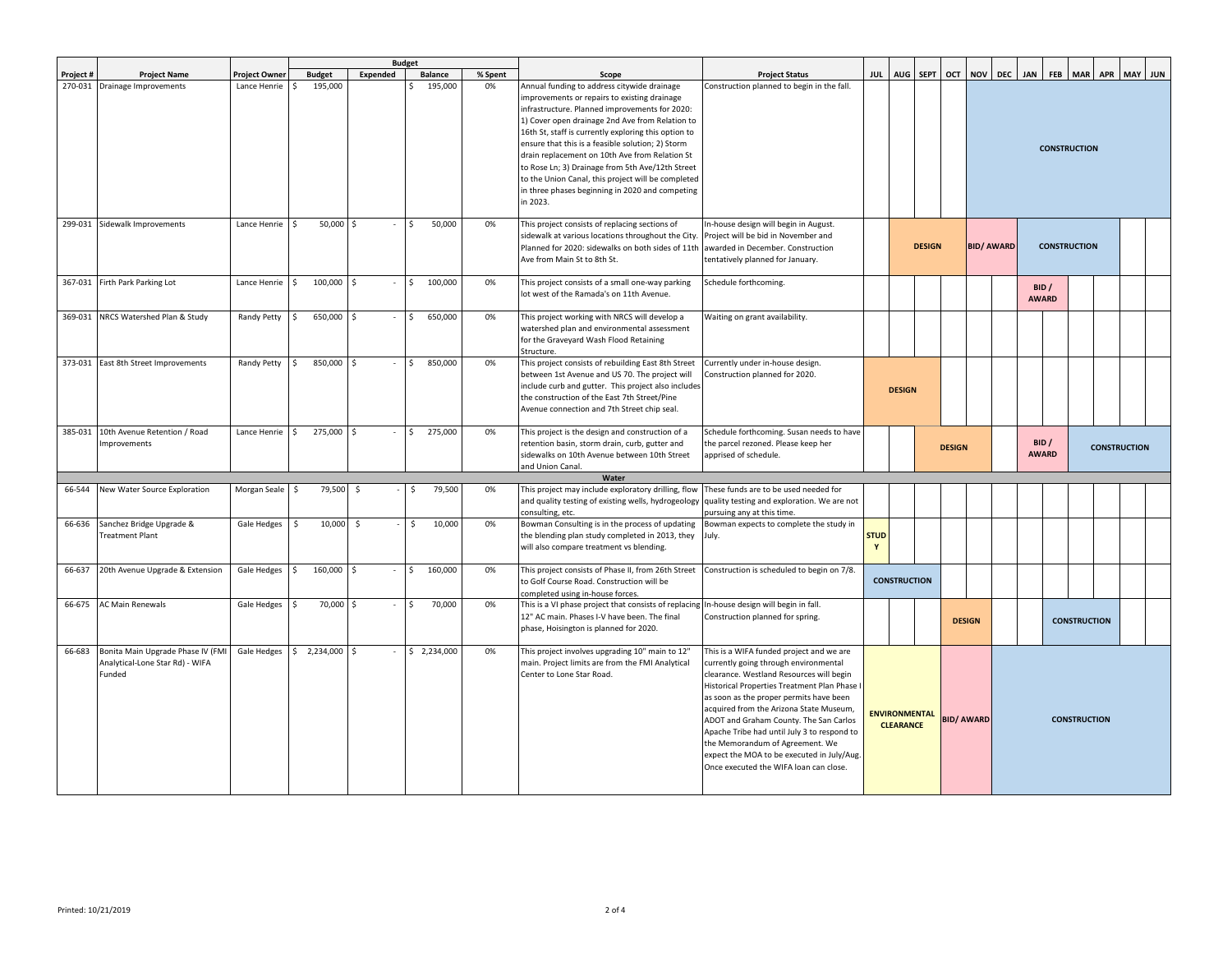|           |                                   |                    |                             |                     | <b>Budget</b>            |         |                                                                                                |                                                                                    |                     |                                 |                   |                  |                     |                     |                     |            |                   |                    |  |  |  |  |  |
|-----------|-----------------------------------|--------------------|-----------------------------|---------------------|--------------------------|---------|------------------------------------------------------------------------------------------------|------------------------------------------------------------------------------------|---------------------|---------------------------------|-------------------|------------------|---------------------|---------------------|---------------------|------------|-------------------|--------------------|--|--|--|--|--|
| Project # | <b>Project Name</b>               | Project Owner      | <b>Budget</b>               | Expended            | <b>Balance</b>           | % Spent | Scope                                                                                          | <b>Project Status</b>                                                              |                     | JUL AUG SEPT                    |                   |                  | OCT NOV DEC         |                     | <b>JAN</b>          | <b>FEB</b> | <b>MAR</b>        | APR MAY JUN        |  |  |  |  |  |
| 66-698    | East Lebanon Main Extension       | Engineering        | 75,000                      | -S                  | 75,000<br>l S            | 0%      | This project will include the design and                                                       | The City contracted with Westland                                                  |                     |                                 |                   |                  |                     |                     |                     |            |                   |                    |  |  |  |  |  |
|           |                                   |                    |                             |                     |                          |         | construction of a main extension to provide water                                              | Resources in Feb 2018 to develop the                                               |                     |                                 |                   |                  |                     |                     |                     |            |                   |                    |  |  |  |  |  |
|           |                                   |                    |                             |                     |                          |         | service to an unincorporated area in the Lebanon                                               | Preliminary Engineering Report in                                                  |                     |                                 |                   |                  |                     |                     |                     |            |                   |                    |  |  |  |  |  |
|           |                                   |                    |                             |                     |                          |         | Rd/US 191 vicinity.                                                                            | accordance with USDA requirements. USDA<br>reviewed the draft report and provided  |                     | <b>PER</b>                      |                   |                  |                     |                     |                     |            |                   |                    |  |  |  |  |  |
|           |                                   |                    |                             |                     |                          |         |                                                                                                | comments in April 2019. The City and                                               |                     |                                 |                   |                  |                     |                     |                     |            |                   |                    |  |  |  |  |  |
|           |                                   |                    |                             |                     |                          |         |                                                                                                | Westland are currently working to address                                          |                     |                                 |                   |                  |                     |                     |                     |            |                   |                    |  |  |  |  |  |
|           |                                   |                    |                             |                     |                          |         |                                                                                                | those comments and submit the final PER                                            |                     |                                 |                   |                  |                     |                     |                     |            |                   |                    |  |  |  |  |  |
|           |                                   |                    |                             |                     |                          |         |                                                                                                | for approval.                                                                      |                     |                                 |                   |                  |                     |                     |                     |            |                   |                    |  |  |  |  |  |
| 66-702    | East Valley Sanchez Road Upgrade  | Engineering        | 350,000                     | l \$                | 350,000<br>Ŝ.            | 0%      | This project consists of a main upgrade from the                                               | The City contracted with Westland                                                  |                     |                                 |                   |                  |                     |                     |                     |            |                   |                    |  |  |  |  |  |
|           |                                   |                    |                             |                     |                          |         | upper Sanchez area to the Sanchez Bridge.                                                      | Resources in Feb 2018 to develop the                                               |                     |                                 |                   |                  |                     |                     |                     |            |                   |                    |  |  |  |  |  |
|           |                                   |                    |                             |                     |                          |         | Feasibility study and design planned for 2019.                                                 | Preliminary Engineering Report in                                                  |                     |                                 |                   |                  |                     |                     |                     |            |                   |                    |  |  |  |  |  |
|           |                                   |                    |                             |                     |                          |         |                                                                                                | accordance with USDA requirements. USDA<br>reviewed the draft report and provided  |                     | <b>PER</b>                      |                   |                  |                     |                     |                     |            |                   |                    |  |  |  |  |  |
|           |                                   |                    |                             |                     |                          |         |                                                                                                | comments in April 2019. The City and                                               |                     |                                 |                   |                  |                     |                     |                     |            |                   |                    |  |  |  |  |  |
|           |                                   |                    |                             |                     |                          |         |                                                                                                | Westland are currently working to address                                          |                     |                                 |                   |                  |                     |                     |                     |            |                   |                    |  |  |  |  |  |
|           |                                   |                    |                             |                     |                          |         |                                                                                                | the comments and submit the final PER for                                          |                     |                                 |                   |                  |                     |                     |                     |            |                   |                    |  |  |  |  |  |
|           |                                   |                    |                             |                     |                          |         |                                                                                                | approval.                                                                          |                     |                                 |                   |                  |                     |                     |                     |            |                   |                    |  |  |  |  |  |
| 66-710    | Bonita Main Upgrade Phase V (Lone |                    | Gale Hedges \$ 3,375,000 \$ |                     | $ \frac{1}{5}$ 3,375,000 | 0%      | This project involves upgrading 10" main to 12"                                                | City crews potholing project limits,                                               |                     |                                 |                   |                  |                     |                     |                     |            |                   |                    |  |  |  |  |  |
|           | Star Rd - Hwy 191) WIFA Funded    |                    |                             |                     |                          |         | main. Project limits are from the Lone Star Rd/                                                | potholing is approximately 65% complete.                                           |                     |                                 | <b>DESIGN</b>     |                  |                     |                     |                     |            |                   |                    |  |  |  |  |  |
|           |                                   |                    |                             |                     |                          |         | Hwy 70 to Hwy 191.                                                                             | This information will be turned over to<br>Bowman so they can complete the design. |                     |                                 |                   |                  |                     |                     |                     |            |                   |                    |  |  |  |  |  |
|           |                                   |                    |                             |                     |                          |         |                                                                                                |                                                                                    |                     |                                 |                   |                  |                     |                     |                     |            |                   |                    |  |  |  |  |  |
| 66-713    | 1st Avenue Upgrade                | Gale Hedges        | \$<br>80,000                | $\ddot{\mathsf{S}}$ | 80,000<br>I\$            | 0%      | This project consists of upgrading an existing 10"                                             | We are requesting a fee proposal from                                              |                     |                                 |                   |                  |                     |                     |                     |            |                   |                    |  |  |  |  |  |
|           |                                   |                    |                             |                     |                          |         | DIP with 12" C900. The project limits are 1st                                                  | Bowman for design.                                                                 |                     |                                 |                   | <b>DESIGN</b>    |                     |                     |                     |            |                   |                    |  |  |  |  |  |
|           |                                   |                    |                             |                     |                          |         | Avenue between Cox Lane and Church Street.                                                     |                                                                                    |                     |                                 |                   |                  |                     |                     |                     |            |                   |                    |  |  |  |  |  |
|           |                                   |                    |                             |                     |                          |         | Design planned for 2020.                                                                       |                                                                                    |                     |                                 |                   |                  |                     |                     |                     |            |                   |                    |  |  |  |  |  |
| 66-726    | Graham Canal Well Pipeline        | Morgan Seale \$    | 215,000                     | I\$                 | $\vert$ \$<br>215,000    | 0%      | This project consists of exploring the option of                                               | We are currently in the process of trying to                                       |                     |                                 |                   |                  |                     |                     |                     |            |                   |                    |  |  |  |  |  |
|           |                                   |                    |                             |                     |                          |         | exchanging one of our existing wells not suitable<br>for potable water with the Graham Canal   | reach an agreement to install<br>nfrastructure. The agreement is currently         |                     |                                 |                   |                  |                     |                     |                     |            |                   |                    |  |  |  |  |  |
|           |                                   |                    |                             |                     |                          |         | Company for the Graham Canal Well. If this is a                                                | under review by the Graham Canal                                                   | <b>AGREEMENT</b>    |                                 |                   |                  |                     |                     |                     |            |                   |                    |  |  |  |  |  |
|           |                                   |                    |                             |                     |                          |         | feasible option, 500 linear feet of pipeline will                                              | rrigation District.                                                                |                     |                                 |                   |                  |                     |                     |                     |            |                   |                    |  |  |  |  |  |
|           |                                   |                    |                             |                     |                          |         | need to be constructed to connect to our system                                                |                                                                                    |                     |                                 |                   |                  |                     |                     |                     |            |                   |                    |  |  |  |  |  |
|           |                                   |                    |                             |                     |                          |         |                                                                                                |                                                                                    |                     |                                 |                   |                  |                     |                     |                     |            |                   |                    |  |  |  |  |  |
| 66-729    | Rowley Upgrade and Booster        | Gale Hedges \$     | 188,800 \$                  |                     | 188,800<br>$\mathsf{I}$  | 0%      | This project consists of the renewal of                                                        | We are requesting a fee proposal from                                              |                     |                                 |                   |                  |                     |                     |                     |            |                   |                    |  |  |  |  |  |
|           | Building                          |                    |                             |                     |                          |         | approximately 6800 If of 8" & 12" main and the<br>construction of a booster building. Design   | Bowman for design.                                                                 |                     |                                 | <b>DESIGN</b>     |                  |                     |                     |                     |            |                   |                    |  |  |  |  |  |
|           |                                   |                    |                             |                     |                          |         | planned for 2020, construction in 2021.                                                        |                                                                                    |                     |                                 |                   |                  |                     |                     |                     |            |                   |                    |  |  |  |  |  |
| 66-730    | Well Building Rehabilitation:     | Morgan Seale \$    | 50,000                      | <b>S</b>            | 50,000<br>S.             | 0%      | This project includes a rehab of all of the well                                               | n-house design will begin in August.                                               |                     |                                 |                   |                  |                     |                     |                     |            |                   |                    |  |  |  |  |  |
|           | Kempton A                         |                    |                             |                     |                          |         | components, including the building, pump,                                                      | Construction planned for November.                                                 |                     | <b>INFORMAL</b><br><b>DESIG</b> |                   |                  |                     |                     |                     |            | <b>CONSTRUCTI</b> |                    |  |  |  |  |  |
|           |                                   |                    |                             |                     |                          |         | chlorine injection system and SCADA. Kempton A                                                 |                                                                                    |                     | $\mathbf N$                     | <b>BID</b>        |                  |                     | ON                  |                     |            |                   |                    |  |  |  |  |  |
|           |                                   |                    |                             |                     |                          |         | planned for 2020.                                                                              |                                                                                    |                     |                                 |                   |                  |                     |                     |                     |            |                   |                    |  |  |  |  |  |
| 67-613    | Manhole Rehabilitation            | Gale Hedges \$     | 309,000 \$                  |                     | I\$<br>309,000           | 0%      | Wastewater<br>This project is the rehabilitation of approximately                              | Project will be bid in September, awarded                                          |                     |                                 |                   |                  |                     |                     |                     |            |                   |                    |  |  |  |  |  |
|           |                                   |                    |                             |                     |                          |         | 100 sewer manholes annually.                                                                   | in October, construction taking place in                                           |                     |                                 | <b>BID/ AWARD</b> |                  |                     | <b>CONSTRUCTION</b> |                     |            |                   |                    |  |  |  |  |  |
|           |                                   |                    |                             |                     |                          |         |                                                                                                | November-January.                                                                  |                     |                                 |                   |                  |                     |                     |                     |            |                   |                    |  |  |  |  |  |
| 67-667    | Reclaimed Water Pipeline Project  | Lance Henrie       | 500,000 \$<br>I\$           |                     | 500,000<br>l \$          | 0%      | Construction of the storage pond and pump                                                      | Schedule forthcoming.                                                              |                     |                                 |                   |                  | <b>POND GRADING</b> |                     |                     |            | BID/              | <b>LINER CONST</b> |  |  |  |  |  |
|           |                                   |                    |                             |                     |                          |         | nstallation.                                                                                   |                                                                                    |                     |                                 |                   |                  |                     |                     |                     |            | <b>AWARD</b>      |                    |  |  |  |  |  |
| 67-731    | Sewer Main Upgrades               | Gale Hedges        | 395,000<br>I\$              |                     | I\$<br>395,000           | 0%      | This project consists of the design and                                                        | We are requesting a fee proposal from                                              |                     |                                 |                   |                  |                     |                     |                     |            |                   |                    |  |  |  |  |  |
|           |                                   |                    |                             |                     |                          |         | construction of a diversion manhole at 14th Ave<br>and Stone Willow and the upgrade of a 200ft | Bowman for design.                                                                 |                     | <b>DESIGN</b>                   | <b>BID/ AWARD</b> |                  |                     | <b>CONSTRUCTION</b> |                     |            |                   |                    |  |  |  |  |  |
|           |                                   |                    |                             |                     |                          |         | section of main on 20th Street west of 1st                                                     |                                                                                    |                     |                                 |                   |                  |                     |                     |                     |            |                   |                    |  |  |  |  |  |
|           |                                   |                    |                             |                     |                          |         | Avenue.                                                                                        |                                                                                    |                     |                                 |                   |                  |                     |                     |                     |            |                   |                    |  |  |  |  |  |
|           |                                   |                    |                             |                     |                          |         | <b>Wastewater Treatment Plant</b>                                                              |                                                                                    |                     |                                 |                   |                  |                     |                     |                     |            |                   |                    |  |  |  |  |  |
| 67-664    | Capital Maintenance               | Morgan Seale \$    | 350,000 \$                  |                     | 350,000                  | 0%      | Capital maintenance planned for 2020: aerator 4 Ongoing maintenance.                           |                                                                                    |                     |                                 |                   |                  |                     |                     |                     |            |                   |                    |  |  |  |  |  |
|           |                                   |                    |                             |                     |                          |         | and 2; gear boxes, partial SCADA upgrade;<br>emergency items as needed.                        |                                                                                    |                     |                                 |                   |                  |                     |                     |                     |            |                   |                    |  |  |  |  |  |
|           |                                   |                    |                             |                     |                          |         | Gas                                                                                            |                                                                                    |                     |                                 |                   |                  |                     |                     |                     |            |                   |                    |  |  |  |  |  |
| 68-714    | Main Renewals: Jensen Addition    | Raymond            | 70,000 \$                   |                     | 70,000                   |         | The main renewal consists of replacing steel                                                   | Construction will be completed by in-house                                         |                     |                                 |                   |                  |                     |                     |                     |            |                   |                    |  |  |  |  |  |
|           | Phase II                          | Osornio            |                             |                     |                          |         | mains with polyethylene pipe.                                                                  | crews and is planned to begin in August.                                           |                     |                                 |                   |                  |                     |                     | <b>CONSTRUCTION</b> |            |                   |                    |  |  |  |  |  |
|           |                                   |                    |                             |                     |                          |         |                                                                                                |                                                                                    |                     |                                 |                   |                  |                     |                     |                     |            |                   |                    |  |  |  |  |  |
| 68-715    | Gas Meter Upgrade                 | Raymond<br>Osornio | 20,000 \$<br>I\$            |                     | 20,000<br>$-5$           | 0%      | This project will upgrade the gas meters system<br>vide.                                       | Ongoing.                                                                           |                     |                                 |                   |                  |                     | <b>CONSTRUCTION</b> |                     |            |                   |                    |  |  |  |  |  |
| 68-716    | Steel Riser & Valve Replacements  | Raymond            | $\ddot{\varsigma}$<br>5,000 | I\$                 | 5,000<br>l \$            | 0%      | This project will replace isolated sections of steel                                           | Ongoing.                                                                           |                     |                                 |                   |                  |                     |                     |                     |            |                   |                    |  |  |  |  |  |
|           |                                   | Osornio            |                             |                     |                          |         | valves and risers.                                                                             |                                                                                    | <b>CONSTRUCTION</b> |                                 |                   |                  |                     |                     |                     |            |                   |                    |  |  |  |  |  |
| 68-717    | <b>Gas Equipment Update</b>       | Raymond            | \$<br>15,000 \$             |                     | 15,000<br>I\$            | 0%      | This project will bring our gas equipment up to                                                | Calibration station for gas equipment will                                         |                     |                                 |                   |                  |                     |                     |                     |            |                   |                    |  |  |  |  |  |
|           |                                   | Osornio            |                             |                     |                          |         | date. Replacements include gas detection                                                       | be bid in August and we plan to award in                                           |                     |                                 | <b>BID/ AWARD</b> | <b>PROCUREME</b> |                     |                     |                     |            |                   |                    |  |  |  |  |  |
|           |                                   |                    |                             |                     |                          |         | equipment, locating equipment and fusion                                                       | October.                                                                           |                     |                                 |                   | <b>NT</b>        |                     |                     |                     |            |                   |                    |  |  |  |  |  |
|           |                                   |                    |                             |                     |                          |         | equipment.                                                                                     |                                                                                    |                     |                                 |                   |                  |                     |                     |                     |            |                   |                    |  |  |  |  |  |